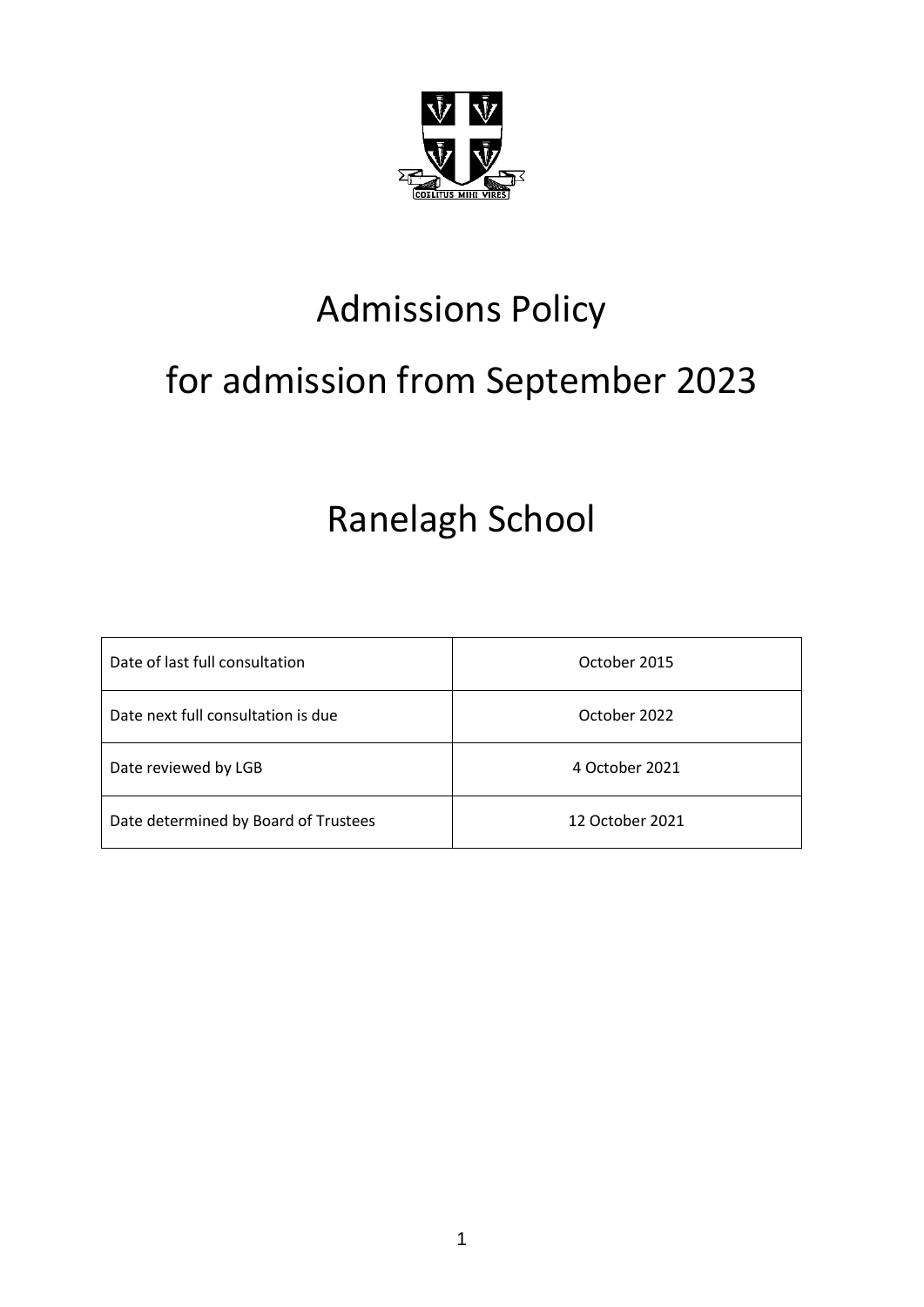### **Ranelagh Church of England School Admissions Policy for admission from September 2023**

This document sets out the core admissions policy for Ranelagh Church of England School. A separate annex sets out the timetable, arrangements and background information for a particular admission year. The ethos and values of Ranelagh School are included in our prospectus.

The Governors have made every effort to ensure that these arrangements comply with the School Admissions Code 2021 and all relevant legislation, including that on equal opportunities.

#### Admissions Policy

Ranelagh School is part of the Bonitas Multi Academy Trust [MAT]. Its admissions policy reflects its character and objectives as a Church of England school. The Academy continues primarily to serve the area specified in the Trust Deed of the Ranelagh Foundation which provides for children living in the ecclesiastical area now identified as the Deaneries of Bracknell and Sonning.

The school will determine a Published Admission Number (PAN) for each principal year of entry. The current PAN is given in the annex.

Applications for places outside a normal age group (e.g. for gifted and talented children, or those who have experienced problems or missed part of a year, for example due to ill health) will be considered carefully. Each case will be considered on its own merits and circumstances. However, cases will not normally be agreed without a consensus that to do so would be in the pupil's best interest. In such cases, it is recommended that parents discuss their wishes with the Headteacher in advance of applying for a place. The Governors may ask relevant professionals for their opinion on the case. It should be noted that if a place in the requested age group is refused, but one in the normal age group is offered, then there is no right of appeal.

#### Admission to Year 7

The Bonitas MAT is the Admissions Authority for Ranelagh School and Bracknell Forest Council [BFC] coordinates admissions to all schools, including Ranelagh, within the borough of Bracknell Forest and also with neighbouring Local Authorities. Ranelagh operates the equal preference scheme detailed in the Bracknell Forest Council Co-ordinated Scheme for Secondary Admissions and complies with Bracknell Forest's timeline for admissions.

Parents must apply for admission of their child to Ranelagh School, for year 7, by naming Ranelagh as a preference on the Common Application Form (CAF) of the Local Authority in which they live at the time of application (the home Local Authority), which may not be BFC. BFC's form is issued through the primary schools or on line via the Council's website.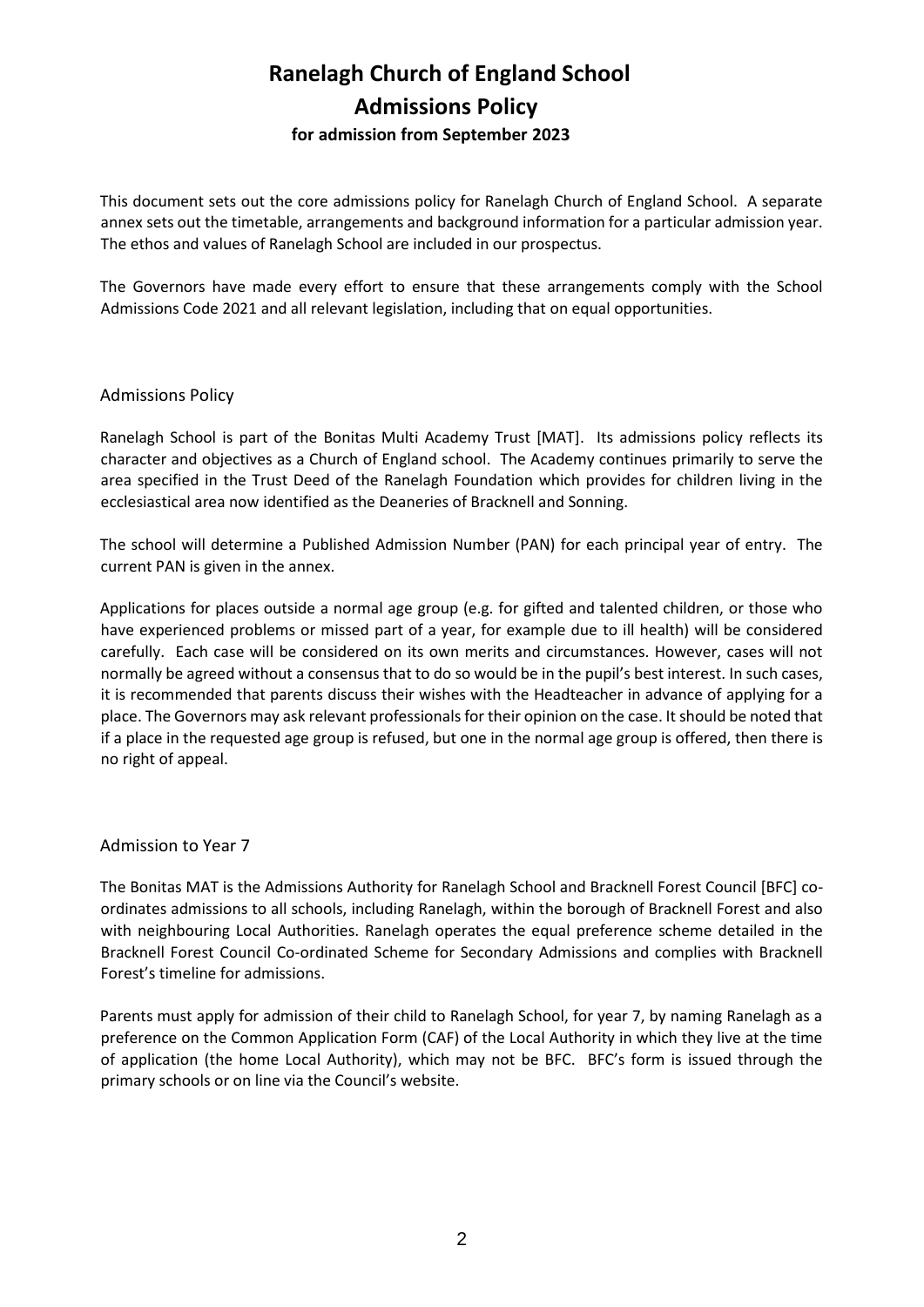In addition to completing the Common Application Form supplied by their home Local Authority, applicants to the school who wish their application to be considered against the following oversubscription criteria:

- Christian faith (categories A-D)
- 'Looked After Children' including 'internationally adopted Looked After Children'
- staff children
- medical, physical, psychological condition
- sibling connection

must also complete and submit the Ranelagh School Supplementary Information Form (SIF).

The Ranelagh Supplementary Information Form may be obtained from Ranelagh School or via the School's website where these admission arrangements are also published. This form must be submitted directly to Ranelagh School. If Ranelagh has been named on a Local Authority Common Application Form and no Ranelagh School SIF has been received, the application will be placed in category E of the Oversubscription Criteria (see below).

The onus is on applicants to request and submit the verified Ranelagh School SIF.

For year 7 entry Common Application Forms must be received by the home Local Authority by the national closing date (see annex for date). Ideally, the Ranelagh School Supplementary Information Form, where applicable, should be received by Ranelagh School by the national closing date. It cannot form part of the Admissions Panel's decision making process until it has been received by the school and validated by the Admissions Panel. Therefore, it is recommended that the Supplementary Information Form be returned to Ranelagh School by November 30 at the latest in order that it can form part of the Admissions Panel decision making process when they meet in January to consider all applications received. Receipt will be acknowledged by the school. In January the Admissions Panel, appointed by the Governing Body, will meet to consider all the valid and validated applications received. Places will be allocated according to the admission and oversubscription arrangements below. Parents will be informed of the decision of the Governing Body by their home Local Authority. Letters will be sent on national offer day for secondary school places. Offers of a place may be withdrawn where there is evidence of a fraudulent or intentionally misleading application.

For admission to year 7 where the number of applicants is equal to, or less than, the PAN all applicants will be admitted. Where the number of applicants exceeds the PAN (as normally happens) then successful applicants will be determined on the basis of the oversubscription criteria given below. However, children with a Statement of Special Educational Need or an Education, Health and Care Plan naming Ranelagh School will always be offered places.

Admission arrangements for other years are set out in subsequent sections.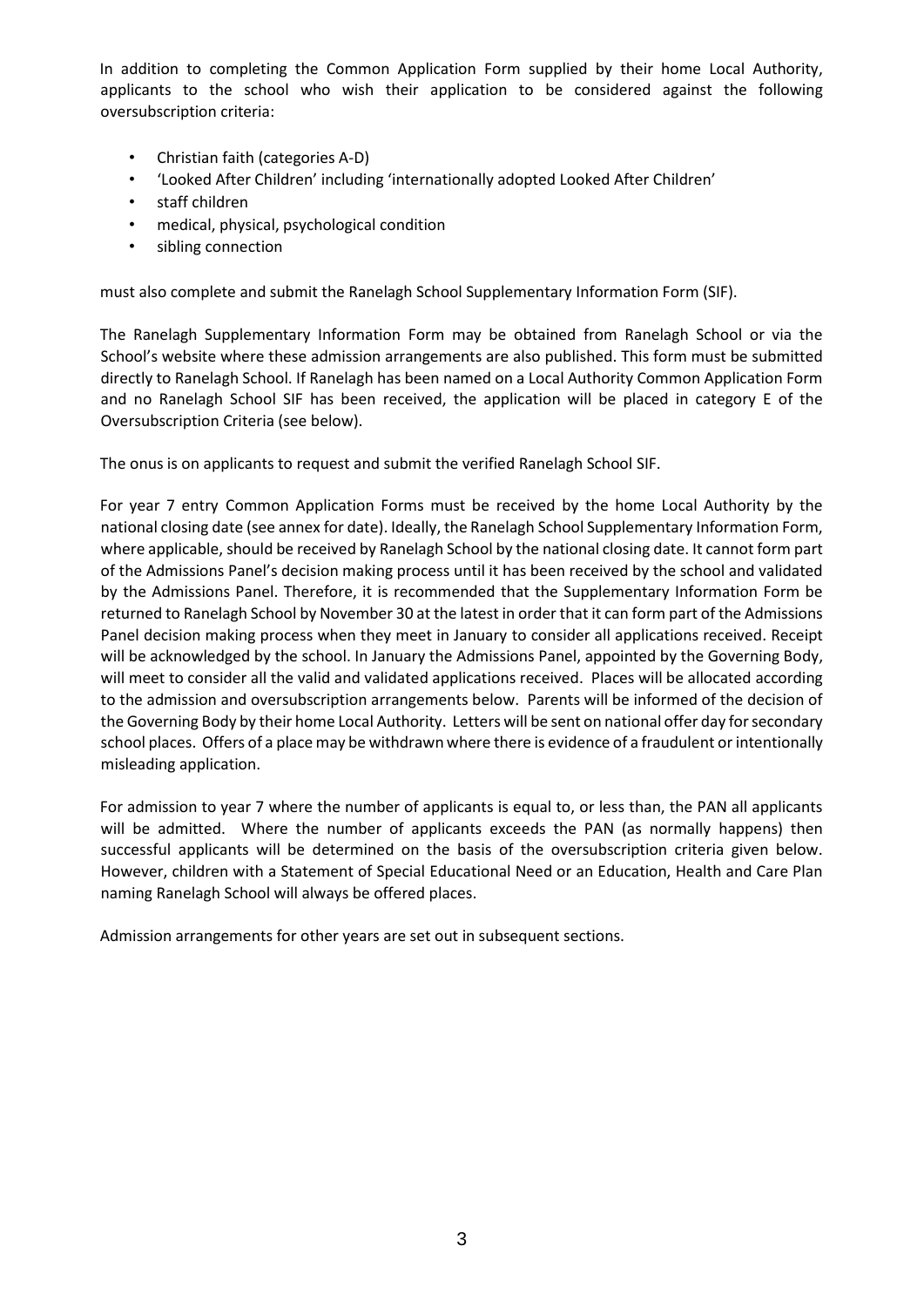#### Oversubscription Criteria

Whilst having regard for the Diocesan guidelines, Ranelagh continues to use faith based admissions criteria in accordance with the School Admissions Code. All applications will be placed in one of the following categories in priority order LAC, SC, MPP then A to E (notes below define and explain these arrangements more fully).

- LAC 'Looked After Children' and children who were previously looked after, including those children who appear to have been in state care outside England, but ceased to be so as a result of being adopted (see below).
- SC Children of paid staff (as defined below), in either or both of the following circumstances:
	- a) where the member of staff has been employed at the school for two or more years, and/or
	- b) the member of staff is recruited to fill a vacant post for which there is a demonstrable skill shortage at the time at which the application for admission to the school is made.
- MPP Children [or parents] who have exceptional medical, physical or psychological needs that make it essential for the child to attend Ranelagh School rather than any other. These needs must be fully supported by written evidence from the appropriate professional person involved with the family (see below).
- A Children of applicants who have attended public worship in an Anglican Church or Church of another Christian denomination (as defined below) on average at least once a month in the twelve months preceding the date of this application. *In the event that during the period specified for attendance at worship the church has been closed for public worship and has not provided alternative premises for that worship, the requirements of these admissions arrangements in relation to attendance will only apply to the period when the church or alternative premises have been available for public worship* **and** who will have a sibling attending the school at the time at which the application for admission to the school is made.
- B Children of applicants who are resident in the deaneries of Bracknell or Sonning, who are on the Electoral Roll of an Anglican Church and who have attended public worship in an Anglican Church on average at least once a month in the twelve months preceding the date of this application. *In the event that during the period specified for attendance at worship the church has been closed for public worship and has not provided alternative premises for that worship, the requirements of these admissions arrangements in relation to attendance will only apply to the period when the church or alternative premises have been available for public worship.*
- C Children of applicants who are resident in the deaneries of Bracknell or Sonning, who are not on the Electoral Roll of an Anglican Church, but who have attended public worship in an Anglican Church on average at least once a month in the twelve months preceding the date of this application. *In the event that during the period specified for attendance at worship the church has been closed for public worship and has not provided alternative premises for that worship, the requirements of these admissions arrangements in relation to attendance will only apply to the period when the church or alternative premises have been available for public worship.*
- D Children of applicants who are resident in the deaneries of Bracknell or Sonning, who have attended public worship in a church of another Christian denomination (as defined below) on average at least once a month in the twelve months preceding the date of this application. *In the event that during the period specified for attendance at worship the church has been closed for public worship and has not provided alternative premises for that worship, the requirements of these admissions arrangements in relation to attendance will only apply to the period when the church or alternative premises have been available for public worship.*
- E Children of all other applicants.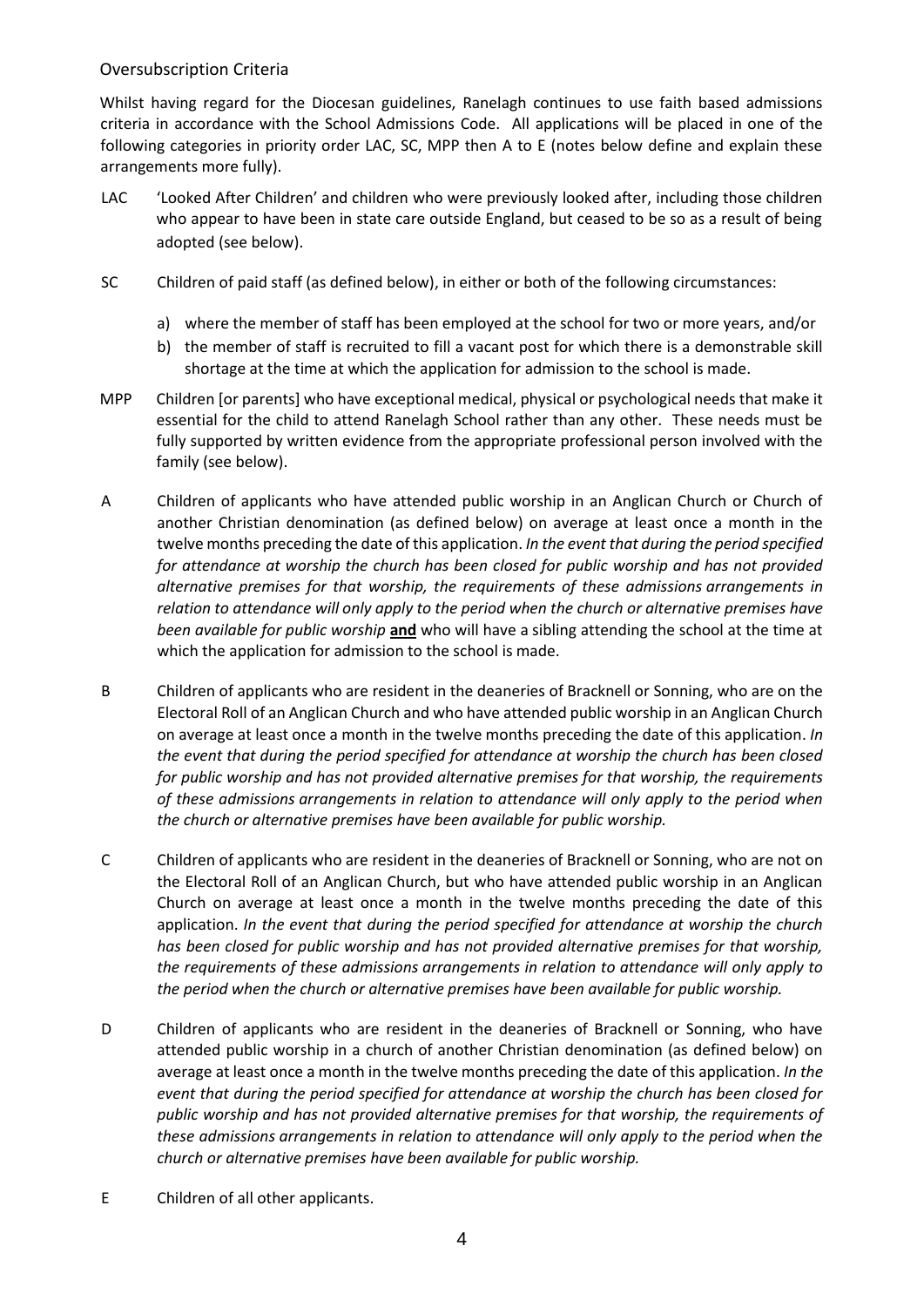#### Tiebreakers

If the school reaches the point of oversubscription within any of the above categories the following tiebreak arrangements will apply:

- For Category B priority will be given to applicants with the greatest number of points reflecting the length of time they have been on their church Electoral Roll, where 1 point is given for each year, up to 6 points. If two or more applicants in category B achieve equality of points and for all other categories, the final tiebreaker will be radial distance from the school (as defined below).
- For categories A, C and D the tiebreaker will be radial distance from the school (as defined below).
- For category E priority will be given to applicants whose child will have a sibling (as defined below) attending the school when the application is made and the final tiebreaker will be radial distance from the school (as defined below).

#### Operation of the oversubscription criteria

The first ranked children up to the number of the PAN minus the number of children admitted with a Statement of Special Need or an Education, Health and Care Plan naming the school will be offered a place. In the event of applications for children of multiple births in one family falling either side of this number, the Governors will admit all multiple birth children of that family. The Governors will submit a ranked list of all applications to BFC in January following the meeting of the Admissions Panel. A detailed explanation of how places were allocated will also be provided, which will be published on the Bracknell Forest website. Children of unsuccessful applicants will be placed on a waiting list in the ranked order as notified to BFC, which will be maintained until 31 December after the initial year 7 admissions. Parents should be aware that this initial ranking may change in the event of any late applications that are ranked higher according to the oversubscription criteria. Thereafter, names will only remain on the waiting list for the remainder of the academic year if parents make this request in writing to the school. Parents should inform the school of any material change of circumstance which may affect their application to the school, e.g. change of address. The waiting list applies to each academic year and a new application (including Common Application Form and Ranelagh Supplementary Information Form) must be made to apply for a place in each subsequent academic year. In accordance with Bracknell Forest's timeline for admissions, an application for the subsequent academic year can be made no earlier than July of the preceding academic year.

In-year applications - admission to years 7-11 after the start of year 7

Application may be made at any time after the start of the year for admission to Ranelagh. The Common Application Form must be returned to Bracknell Forest and the In-Year Supplementary Information Form (if appropriate) to Ranelagh School. In appropriate cases the Governors will have full regard to the BFC Fair Access Protocol. Ranelagh complies with Bracknell Forest's timeline for admissions and therefore an application for the next academic year can be made no earlier than the date set out in Bracknell Forest's Guide to In-Year Applications.

The Governors will normally reject applications where the number of students in that year exceeds the number of published planned places (see annex). Where such an application is rejected, the student will only remain on the waiting list for the remainder of the academic year. Where there are multiple in-year applications for any year group being considered at any one time the Governors will rank applications using the oversubscription criteria previously described. The Governors will not accept repeat applications for the same child in any one year (but applicants may ask Governors to reconsider an application if there has been a material change of circumstances). There is a right of appeal for rejected applicants.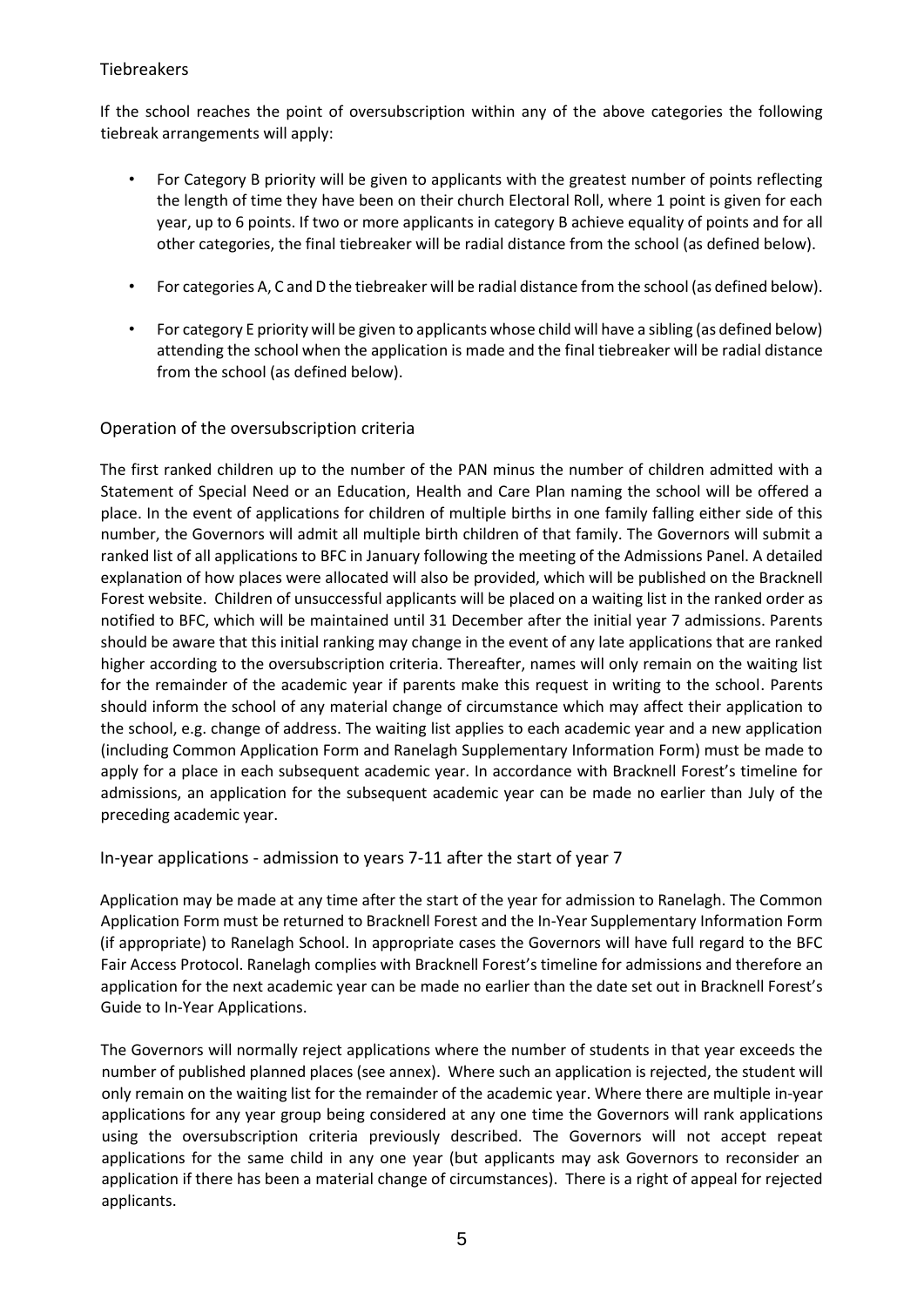#### Explanations and definitions

*Parent*

This is defined in law (The Education Act 1996) as either:

- any person who has 'parental responsibility' (defined in the Children Act 1989) for the child or young person; or
- any person who has care of the child or young person.

If you are in any doubt, please contact the school for advice.

It is the parent who is the applicant and only one parent's practising affiliation is considered when applying the Oversubscription Criteria.

#### *Sibling*

Sibling refers to brother or sister, half brother or sister, adopted brother or sister, step brother or sister or the child of the parent/carer's partner where the child for whom the school place is sought is living in the same family unit at the same address as that sibling. It is helpful if parents make clear where the sibling has a different family name.

#### *Looked After Children (LAC)*

By a "looked-after child" we mean one in the care of a local authority or being provided with accommodation by a local authority in the exercise of its social services function. Previously looked after children are children who have been adopted, subject to child arrangement orders or special guardianship orders. Adopted children are those for whom an adoption order is made under the Adoption Act 1976 (Section 12) or the Adoption and Children Act 2002 (Section 46). A 'child arrangements order' is one settling the arrangements to be made as to the person with whom the child is to live (Children Act 1989, Section 8, as amended by the Children and Families Act 2014, Section 14). A 'special guardianship order' is one appointing one or more individuals to be a child's special guardian/s (Children Act 1989, Section 14A). Applications under this criterion must be accompanied by evidence to show that the child is looked after or was previously looked after (e.g. a copy of the adoption, child arrangements or special guardianship order). Evidence that a child from outside England was previously in state care will be required to come within this criterion. A child is regarded as having been in state care outside England if they were in the care of or were accommodated by a public authority, a religious organisation, or any other provider of care whose sole or main purpose is to benefit society.

#### *Staff Children*

The child's normal place of residence must be with the member of staff.

#### *Medical/Physical/Psychological (MPP)*

When applying under this category you must include supporting evidence with your Supplementary Information Form from an independent professional person who is aware of the situation and supports your reasons for why it is essential that your child attends Ranelagh School. This supporting evidence must clearly demonstrate why the school is the only suitable school and must illustrate the difficulties that would be caused if your child had to attend another school. The person supplying the evidence should be a qualified medical consultant, senior social worker, etc. who is aware of your child's or your own case. A letter from a GP, Primary School or member of the clergy alone will not suffice. The school reserves the right to ask for further evidence or clarification where necessary and may seek the advice of appropriate professionals where necessary. The Admission Authority's decision is final.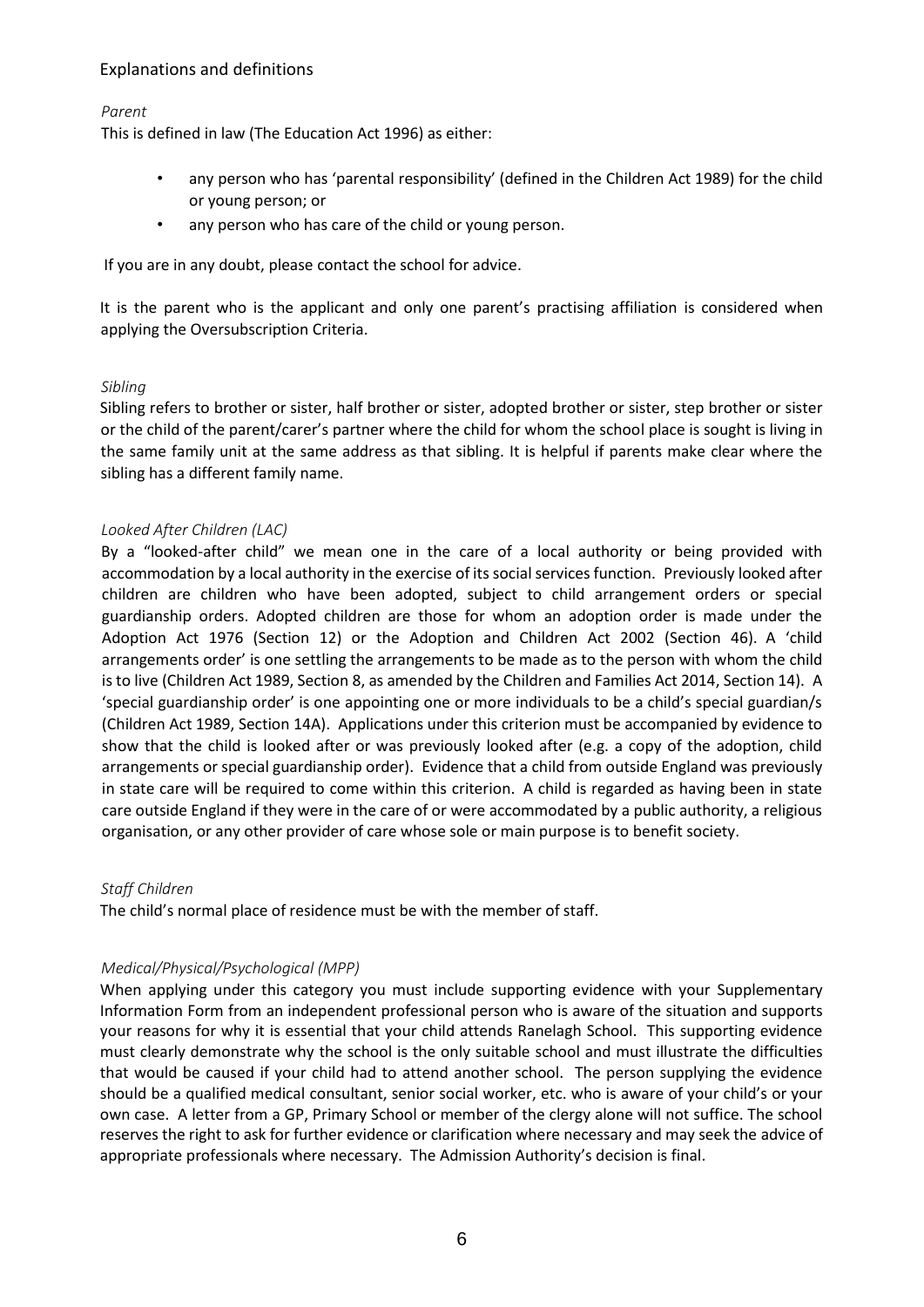#### *Affiliation for category B*

Affiliation will be determined by confirmation that the applicant's name is included on the ecclesiastical Electoral Roll of an Anglican Church. (The Ecclesiastical Parish Electoral Roll is distinct from the civil parish electoral register.) Evidence of practising affiliation must be provided on the Supplementary Information Form by obtaining verification from the parish priest that the applicant has been on the Electoral Roll for the relevant period and has attended public worship in an Anglican Church on average at least once a month in the twelve months preceding the date of this application. *In the event that during the period specified for attendance at worship the church has been closed for public worship and has not provided alternative premises for that worship, the requirements of these admissions arrangements in relation to attendance will only apply to the period when the church or alternative premises have been available for public worship.*

Affiliation will be ranked within the category by allocating points according to the number of continuous years (up to six) that the applicant's name has appeared on an Ecclesiastical Parish Electoral Roll, as declared on the Supplementary Information Form and verified as above. This Roll is published each year and adopted at the Annual Parish Meeting. It is the date of this meeting (usually towards the end of April each year) from which parents must count the number of years on their Parish's Electoral Roll, rather than the date on which they actually applied to register on the Roll.

Any ordained clergy who apply will be deemed to have met the affiliation criteria for category B with six years of affiliation, as they are ineligible in law to be included on any Ecclesiastical Electoral Roll. In the case of applicants who attend The Royal Chapel, Windsor (Royal Peculiar) verified numbers of years of attendance will be accepted in lieu of Electoral Roll membership.

#### *Affiliation for categories A, C and D*

Affiliation for Anglicans can be provided by their parish priest. Affiliation for Christians of other denominations (that is members of churches affiliated to 'Churches Together in England', the 'Evangelical Alliance' or any other Christian church that ascribes to the doctrine of the Holy Trinity) may be attested by an office holder of that church (and the applicant should indicate who the officer is and their position in the church). Verification should include attesting that the applicant has attended public worship in the church on average at least once a month in the twelve months preceding the date of this application. *In the event that during the period specified for attendance at worship the church has been closed for public worship and has not provided alternative premises for that worship, the requirements of these admissions arrangements in relation to attendance will only apply to the period when the church or alternative premises have been available for public worship.*

#### *Applications from those who have moved*

For applicants who have moved into the area, or who have worshipped elsewhere than in their parish for the relevant period preceding the date of the application, verification from the previous church (including churches abroad in communion with the Anglican Church) must be included with the application. Governors accept that when moving between parishes there may be a short break in continuous Ecclesiastical Electoral Roll membership and in this case gaps of no more than 1 year will be accepted as being continuous.

#### *Residence*

"Residence" means the home address used for the Local Authority Common Application Form and verified by the home Local Authority. As a general rule shared residence is based (for admissions purposes) on the number of school nights a child spends at the home. The Admissions Panel may take legal advice on these matters as they relate to a specific case. If the home address changes at any point between application and admission you must notify both the school and the home Local Authority.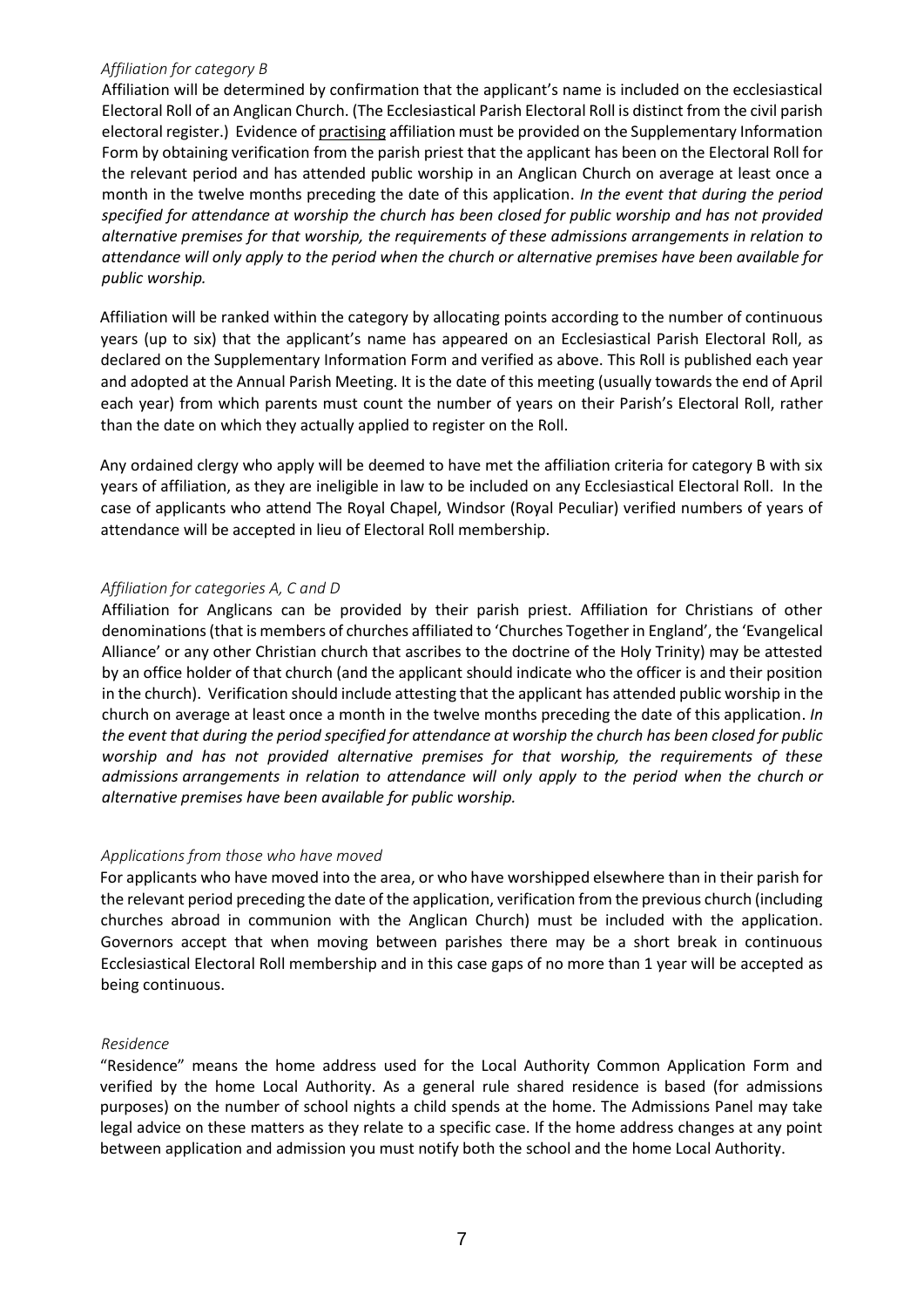*Ecclesiastical Deaneries*

The area of the deaneries of Bracknell and Sonning covers the following ecclesiastical Parishes:

| <b>BRACKNELL DEANERY</b>                  |                                                  |
|-------------------------------------------|--------------------------------------------------|
| Ascot Heath                               | <b>Binfield</b>                                  |
| <b>Bracknell</b>                          | Easthampstead                                    |
| Sunningdale                               | Sunninghill and South Ascot                      |
| Warfield                                  | Winkfield with Cranbourne, including Chavey Down |
| <b>SONNING DEANERY</b>                    |                                                  |
| Arborfield with Barkham, including Christ | Crowthorne                                       |
| Church Wokingham [at St Crispin's School] |                                                  |
| Finchampstead and California,             | Owlsmoor                                         |
| including St Eligius in Arborfield Green  |                                                  |
| Ruscombe and Twyford, including Hurst     | Sandhurst                                        |
| Sonning, including Charvil                | Wargrave with Knowl Hill                         |
| Winnersh, including Bearwood              | <b>Wokingham All Saints</b>                      |
| Wokingham St Paul, including Woosehill    | Wokingham St Sebastian                           |

Detailed information and a map of this area can be inspected at or obtained from the school office or on the school website <https://ranelagh.bonitas.org.uk/wp-content/uploads/Deanery-maps-colour.pdf>

#### Radial Distance

The distance used to determine proximity of the home to the school will be determined on behalf of Ranelagh by Bracknell Forest as detailed in their Co-ordinated Scheme for Secondary Admissions\*. In applying distance as a tiebreak those living nearer to the school will be given priority over those living further away. In the event that two distance measurements are identical, the school will use random allocation to decide which child should be offered the place. The process will be conducted in the presence of a person independent of the school.

*\*Radial distance will be based on the co-ordinates for the property and the school as defined in the Local Land and Property Gazetteer and based on the Ordnance Survey's national system. For new build properties these co-ordinates may not yet be finalised by the Local Land and Property Gazetteer and therefore the co-ordinates available as of the closing date for applications will be used.*

*Distances are measured using direct distance calculations within a computer system. The measurement of each distance has been calculated using Pythagoras' Theorem. The way in which this is done is to calculate the distance in metres between the Easting and Northing co-ordinates for each location. The measurement in metres is then multiplied by 0.000621318 to convert this measurement to miles. The same method of calculation is used for each direct distance measured.*

#### *Military Personnel and Crown servants returning from overseas*

For military personnel or crown servants returning from overseas, an official letter declaring a relocation date and a Unit postal address or quartering area address will be used when considering the application against the oversubscription criteria. In such cases, where evidence has been provided that it has not been possible to join an Ecclesiastical Parish Electoral Roll, practising affiliation and number of years of attendance that can be confirmed by a military chaplain or other appropriate member of the clergy will be accepted in lieu of Electoral Roll membership.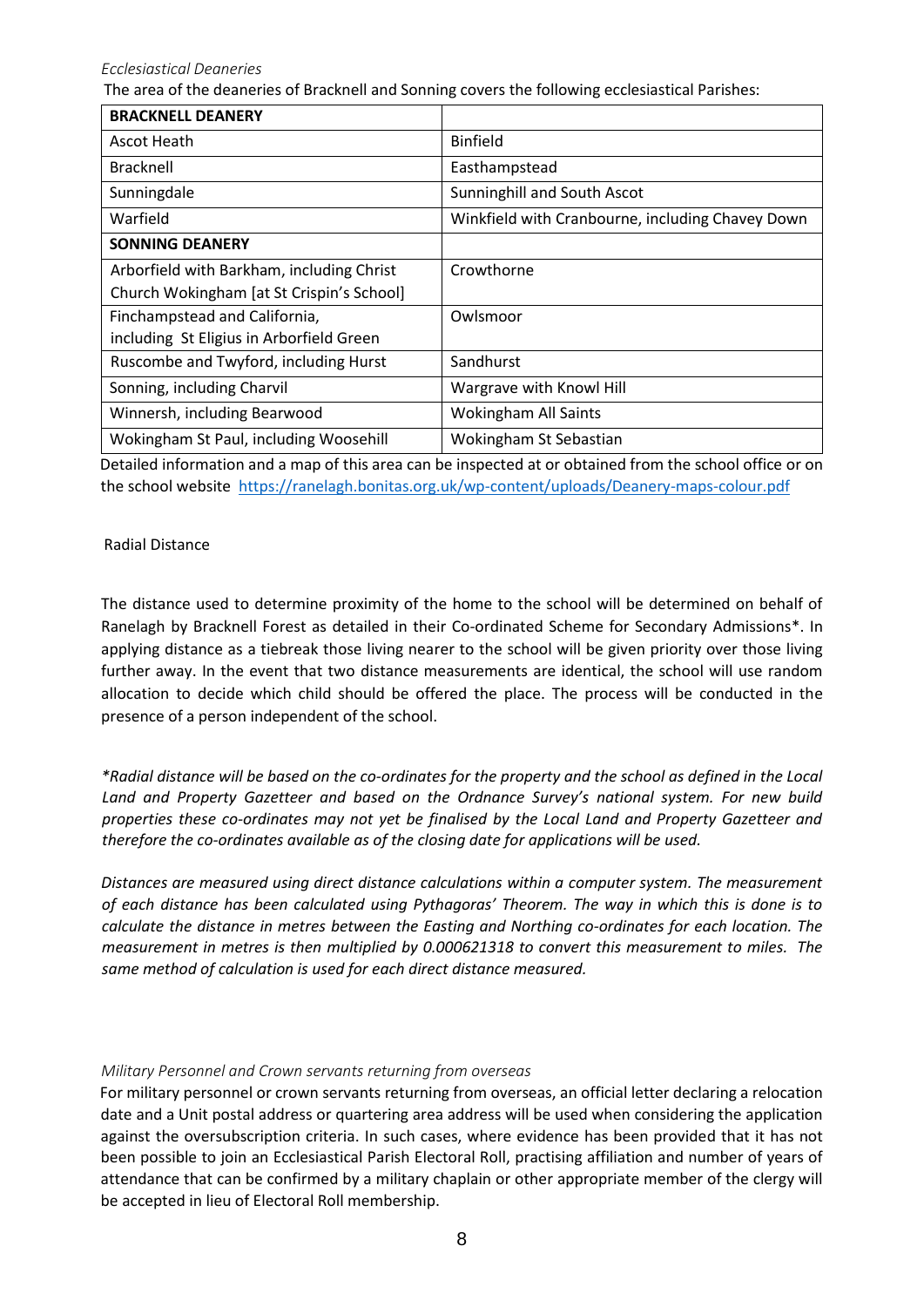### Right of Appeal

In accordance with the Schools Standard and Framework Act 1988, parents whose child has been refused a place have a right of appeal. These procedures will be made known to parents at the time of notification. The name and address of the person from whom more information can be obtained is:

The Admissions Officer Ranelagh School Ranelagh Drive Bracknell Berkshire RG12 9DA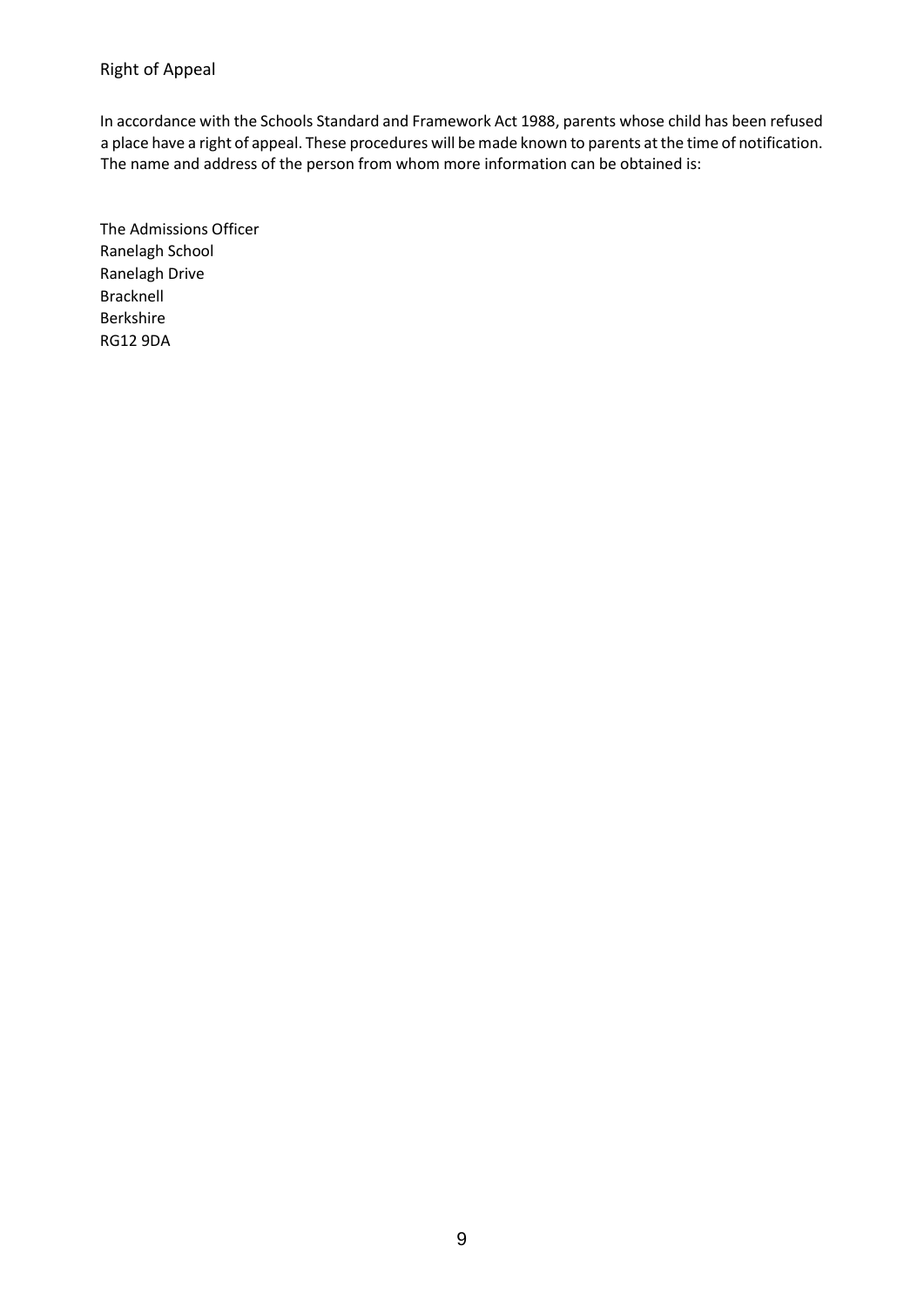### Admission to the Sixth Form (Year 12)

The school welcomes students from outside Ranelagh as well as current Year 11 students to apply to join the sixth form. Students will be admitted into Year 12 on the understanding that they have a desire to benefit from the programmes available to them and a commitment to meet the appropriate study requirements. External applicants are expected to be aware of the Anglican Foundation and ethos of Ranelagh and to be able to work within it.

Applications may be made to more than one sixth form. Applicants for Ranelagh must fill in a Ranelagh sixth form application form which is available from the school office and on the school website. External applicants should provide verification of their predicted grades, validated by their current school. All applicants must state their chosen subjects.

#### **A level and Vocational Pathway**

To be eligible for entry to the sixth form, both internal and external students must meet the general prior attainment entry criteria for studying at level 3 which will be 5 or more GCSE grades 5 - 9 (or equivalent), all of which must be full GCSE courses.

To be considered for a particular course, students must meet the prior attainment requirements for this course (which can be found in the Ranelagh Sixth-Form Course Guide and will apply equally to all students seeking admission).

#### **The NCFE in Sport and Physical Activity (Sports Coaching) Pathway (level 3)**

To study the NCFE Sport Extended Diploma (equivalent to 3 A Levels) applicants must fill in an application form for the SB Group Academy, in partnership with Ranelagh School, which is available from the school office and on the school website.

• A student wishing to take the sports coaching pathway must achieve a best 8 score\* at GCSE of 40 points or more

• The minimum GCSE grade for English and Mathematics is a 3 grade. Students will continue to study GCSE English Language and/or Mathematics until they achieve GCSE 4 grade or better in both of these subjects

• Each student must demonstrate an aptitude for a specific sport as established through a trial process

\*a best 8 score is calculated by adding up the points achieved by a student in their best eight subjects at GCSE including English and Mathematics. Please note that the scores for the student's GCSE mathematics and their best GCSE English result will be doubled.

In exceptional circumstances (for example, interruptions to study during Key Stage 4 resulting from prolonged illness or due to relocation) the school will reserve the right to admit a student who is not able to demonstrate the normally required level of prior attainment.

Offers of a place may be withdrawn where there is evidence of a fraudulent or intentionally misleading application.

#### Allocation of places

Places in the sixth form, or on a particular course of study, will be offered first to those who are studying at Ranelagh in Year 11 and then to external applicants. Applicants will be considered for entry into the sixth form provided they meet the entry criteria for individual courses and that there are sufficient spaces available. The number of places offered to external applicants will be that specified in the external sixth form PAN in the annex. The PAN is based on an estimate of the minimum number of external applicants likely to be admitted, although this may be exceeded if demand for available courses can be met.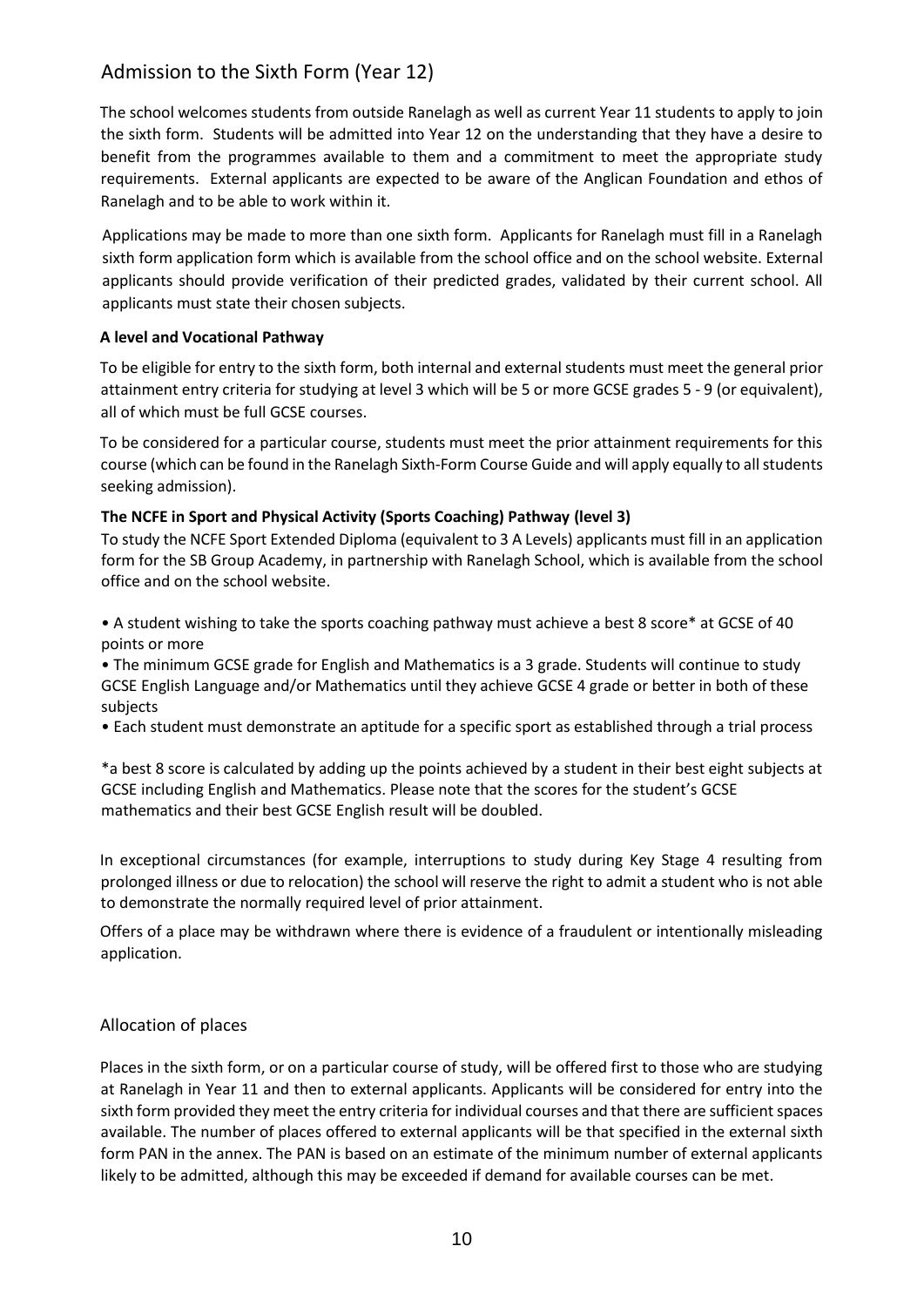The process for external admissions into the sixth form begins in the November prior to the year of admission. Application forms will be available from the date of the sixth form open evening which will be held in November and details will be available on request from the school and on the school website.

Applications must be received by the closing date for applications, as detailed in the annex. Applications received after this deadline will be treated as late applications. Late applications are those which are received after the closing date and so cannot be considered with the field of on-time applications.

External applicants who apply by the closing date will be invited to the school to attend a consultation meeting in the first half of the Spring term. The purpose of the meeting is to explain the options available in the sixth form and the entry requirements for the courses.

Provisional offers will be made by the end of the Spring term. Applicants are required to accept or decline the allocated place using the form sent with the offer letter: the form must be returned to the school within two weeks from the date of this letter and failure to respond may result in the offer of a place being withdrawn. Applicants are requested to advise the school at any stage if they make a subsequent decision not to accept the offer of a place.

#### Oversubscription criteria

Oversubscription criteria will be applied if the number of applicants exceeds the available number of places. In the case of over-subscription, places will be offered first to all internal applicants and then to external applicants.

Offers will be made to applicants who have applied by the deadline if:

- There are spaces available on all of the applicant's chosen courses
- The applicant is predicted to meet the academic requirements for all of the courses for which they have applied, as well as the general entry criteria.

If both of the above criteria are met, priority will be given according to the order below:

- Young people with a Statement of Special Needs or an Education, Health and Care Plan,
- 'Looked After Children' and children who were previously looked after, including those children who appear to have been in state care outside England, but ceased to be so as a result of being adopted (see definition above)
- Children of staff in either or both of the following circumstances:

a) where the member of staff has been employed at the school for two or more years at the time at which the application for admission to the school is made, and/or

b) the member of staff is recruited to fill a vacant post for which there is a demonstrable skill shortage.

If all of the above criteria are met, priority will be given first to applicants whose home address is nearest to the school.

Any offer of a place will indicate which courses are available to an applicant, and whilst the offer of a place will remain valid, students' options will be governed by availability in particular subjects. The school will do its best to accommodate external students on their preferred courses but courses may become full or not be viable, so an offer of a place cannot guarantee entry to a preferred course of study.

External students whose applications cannot be accommodated may be placed on a waiting list which will be used to fill any vacancies arising before Year 12 studies commence.